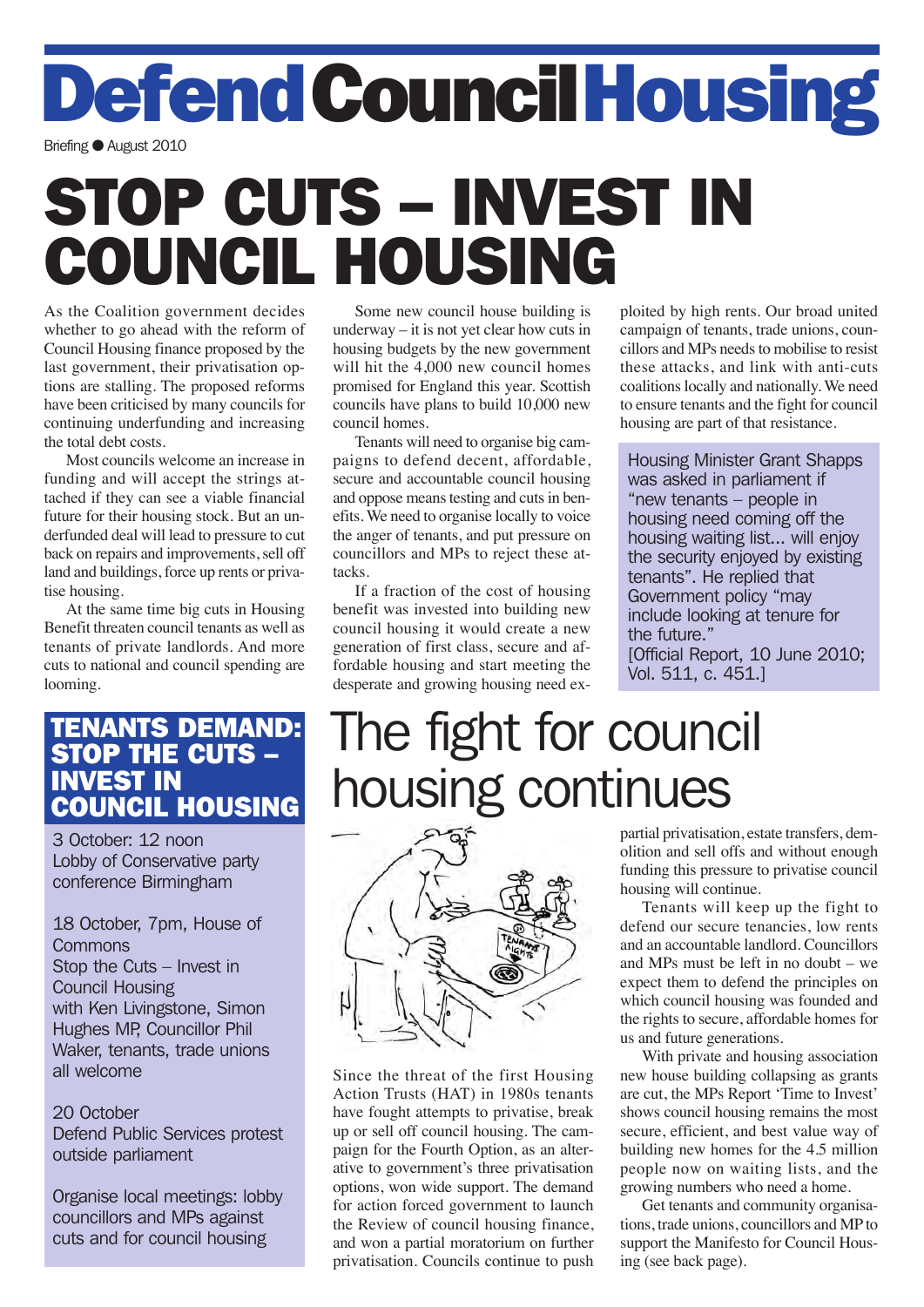# Self-financing reforms – threat and promise

In return for a one-off funding settlement with government, councils would draw up a 30-year business plan, receiving no routine subsidy or payments from government.

The current proposals would mean:

• an increase in funds available for management (5%) and maintenance (27%) of council housing

• government will no longer siphon off rents or receipts

• councils must take on an increased total level of debt repayments, above the current total of 'historic' debt

DCH responded to the consultation pointing out:

• the increase in funding proposed is inadequate: evidence from the Government's Review of Council Housing says the increase should be at least 10% and 54% • capital funding for the £7 billion back-

log of improvement works must be part of the funding settlement

• self financing increases risks – we need

guarantees to protect low rents, secure tenancies and employment rights

The consultation says 'key assumptions about rents, discount rates and timing of implementation will be subject to confirmation at the next Spending review' (2.2 p15). Any postponement will necessitate a determined campaign to force Government to deliver on the Review promises, and stop the Treasury robbing rents and receipts.

The proposals do not deliver on the promise of a sustainable finance for council housing.

Together council tenants are a powerful national force. Self-financing would further fragment a national council housing sector and undermine national organisation of tenants and the workforce, making it easier to bully and blackmail tenants and staff, and harder to resist market rents and attacks on 'secure' tenancies. Councils would be encouraged to drive down costs by undermining

employment rights, pay and conditions.

Tenants are suspicious that self-financing, with its emphasis on 'localism', fits neatly into a wider agenda such as this. A reformed national system would be much safer - an uplift of 5% and 27% in allowances, though not enough, would make a big difference, and we would be able to fight on for more.

A reformed national system is our preferred option.



House of Commons Council Housing group report: 'Council Housing: Time to invest' £10 (or £5 for orders of more than 10 copies). Send orders to: DCH, PO Box 33519, London E2 9WW

### **Privatisation** moratorium

The partial moratorium on stock transfers continues. No further whole stock transfers in England will get government funding, aside from the eight approved last December by the former Housing Minister. Housing PFI is also being reconsidered, after a damning report on how costs have escalated (see http://www.nao.org.uk/ publications/1011/pfi\_in\_housing.aspx)). There will be no further rounds of ALMOs.

Some existing ALMOs are pushing through whole stock transfer, exploiting the 'arms-length' status to drive two-stage privatisation. Others councils are considering shutting down their ALMOs and bringing housing back into the council: Ealing, Hillingdon and Slough are already doing so. Councils with ALMOs are more exposed to the risk of privatisation. The recent announcement that all Foundation Trusts are to leave the public sector shows the danger. DCH has warned of parallels between arms-length management companies in housing and Foundation Trusts in the NHS.

### Get your MP to sign this early day motion

EDM 343 PROVISION OF PUBLIC HOUSING FOR RENT, 29.06.2010, Mitchell, Austin

That this House believes that investment in existing and new council housing is an urgent priority to avert a growing housing crisis, leading to a failing housing market and growing housing waiting lists; notes that council housing is cheaper to build, manage and maintain than any alternatives and provides affordable housing for those who cannot afford to buy as well as essential security, lower rents and an accountable landlord; points out that the underfunding acknowledged in the last Government's council housing finance review, the backlog of capital works and the need to improve energy efficiency all require increased funding in any Housing Revenue Account Reform settlement, to allow every council to deliver and maintain the decent homes and estates people need; and further notes that the best way of combating recession and providing jobs is a big building programme of public housing for rent of the type which is most desperately needed now, and that the only way to allow for greater mobility of council and social housing tenants to enable them to move to where the jobs are is not to reduce the security of tenure to which tenants have a right, but to increase the stock of public housing so that it can not only cope with the increased demand but also allow for more mobility of tenants.

Mitchell, Austin Corbyn, Jeremy Jones, Graham Hopkins, Kelvin McDonnell, John Durkan, Mark Russell, Bob Ritchie, Margaret

Illsley, Eric McDonnell, Alasdair Meale, Alan Caton, Martin Dobbin, Jim Hancock, Mike Clark, Katy Rotheram, Steve

Jackson, Glenda Hemming, John Blenkinsop, Tom Francis, Hywel Evans, Chris Llwyd, Elfyn McCrea, Dr William Shuker, Gavin

Campbell, Ronnie Gapes, Mike Stringer, Graham Singh, Marsha Crausby, David Hamilton, David Sharma, Virendra Crockart, Mike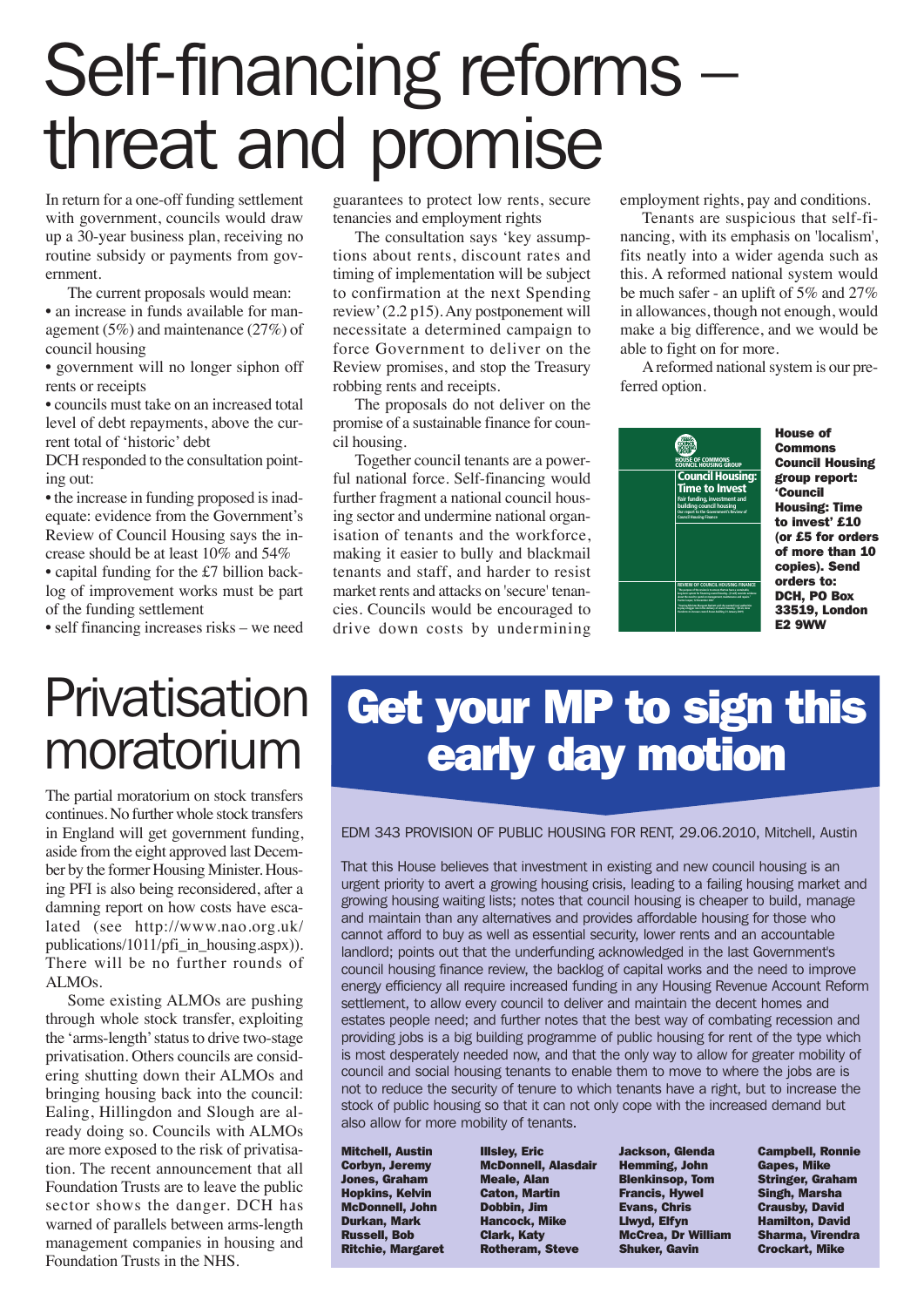# Outrage at cuts in Housing Benefits

Punitive cuts in Housing Benefit (HB) announced in the June Budget will hit all tenants, with pensioners and the low paid bearing the brunt. An Open Letter from tenants (see below) calls on the Coalition Government to withdraw the proposed cuts and increase the supply of council and other secure affordable rented homes.

The poorest tenants are being forced to pay for the housing crisis. High rents and the lack of secure affordable homes caused this problem – not tenants.

The first cuts are aimed a tenants in the private sector. But savage cuts will also hit council and RSL tenants of working age who are unemployed, or have a spare bedroom.

They will force tenants into debt, poverty, evictions and homelessness.

Government propose to reduce housing benefit by 10% for job seekers who have been out of work for more than 12 months. Unemployed people will have to make up the shortfall from the £65 they get on Job Seekers Allowance.

● Benefit payments will be cut for one million private tenants. Almost half those on LHA are already £100 a month short of what they need to pay the rent. Two major cuts proposed could tip many families over the edge.

lThe National Housing Federation warns the cuts proposed from April 2011 would lead to 750,000 evictions in London and the South East -the highest increase in homelessness for 30 years.

l From next April LHA will be capped at lower levels. London Councils say tenants with two or more bedrooms in seven London boroughs would be unable to afford their rent when new caps are introduced.

The cap would limit Local Housing Allowance (LHA ) payments at lower than current local housing allowance rates for homes of two or more bedrooms in inner London. Private landlords in high-demand areas will not reduce rents: the low paid, pensioners, the ill and unemployed will be driven out.

● From October 2011 LHA will be capped at 30 per cent of average rent in an area, instead of the present 50 per cent.

● Housing benefit/LHA will in future lag behind rents so that, by about 2020, there could be no rents cheap enough to be paid for by the benefit, according to the Chartered Institute of Housing. HB/LHA will in future be linked to the Consumer Price Index, and not the Retail Price Index – which includes housing costs and is 1.7% higher.

● And in a further attack on council and RSL tenants, landlords will be given powers to cut housing benefit to tenants of working age who are judged to be in a home larger than they need. Work and Pensions secretary Iain Duncan Smith has referred to 'tons of elderly people' who should be encouraged to move out of their homes.

"I'm extremely concerned it will create additional poverty for people who are already on very low incomes…If after a year of not working they suddenly find their benefits cut, and the amount of rent they pay isn't totally covered because the eligible levels have been reduced, then that potentially poses very real problems" Clive Betts MP, Chair, Communities and Local Government Select Committee

"There are huge numbers living in private rented accommodation who simply can't afford any other system. If you put in this [housing benefit] cap in this way – in a very draconian way – instantly it will have a damaging effect on many households in London." Mayor of London Boris Johnson, BBC Politics Show

The majority of those claiming housing benefit are pensioners and the low paid; around 12 per cent were unemployed. Decisions by Governments over the last 30 years to stop funding 'bricks and mortar' council house building, and instead use HB to subsidise high rents in 'the free market', has created this crisis. Controls over high rents, and a mass programme of first class council house building would create the secure affordable homes for rent needed by millions on waiting lists and paying exhorbitant rents.

Tenants are outraged at these proposals to attack housing benefit. We are organising with trade unions, councillors and MPs, and will demand the proposals are suspended, with tenants and councillors are involved in a genuine review of rents and benefits; and that councillors join with tenants to stop these attacks.

### Sign this open letter against HB cuts

### Open Letter to Nick Clegg and David Cameron Hands Off tenants – withdraw Housing Benefit proposals

Cuts in housing benefit set out in the Budget will make the poorest pay for the housing crisis. Unaffordable housing costs are the problem not the level of housing benefit. We calls on the Coalition Government to withdraw these proposals and increase the supply of council and other secure affordable rented homes.

Punitive cuts in housing benefit set out in the June 'emergency' Budget will hit council, housing association and other private sector tenants, de-stabilise settled communities and enforce social exclusion, creating no-go areas for tenants across Britain. The National Housing Federation warn of thousands facing eviction, and homelessness could rise by over 200,000.

Government plans to reduce housing benefit by 10% for job seekers who have been out of work for more than 12 months means that from April 2013 unemployed people will have to make up the shortfall from their £65 Job Seekers Allowance. People should not be forced to leave their homes and communities. In a period of rising unemployment with growing housing waiting lists, overcrowding and homelessness where are the jobs or homes to move to?

Government also warned it will seek to reduce housing benefits to council and other tenants of working age who are thought to be over-housed. Work & Pensions Secretary, Iain Duncan Smith has spoken of 'tons of elderly people' who should be encouraged to move out of their family homes.

Average Housing Benefit is under £84 a week. Local Housing Allowance already fails to cover the housing costs of over half of all claimants who have to make up an average of £100 a month. Even housing association and council rents are in danger of becoming unaffordable for those in low paid work. High housing costs, too high for people in work, are why housing benefit is needed.

The shortage of suitable affordable homes, and policies designed to keep housing costs high, are to blame for high housing benefit bills. We call on this Government to: • withdraw these proposals and consult with tenants about housing benefit reform

- boost public house building programmes
- increase protection to all tenants through rent regulation and secure tenancies.

#### Signed by:

- **John Rolfe chair Camden Federation of Tenants and Residents Associations**
- **O Q Bradley, on behalf of Leeds Tenants Federation**
- **Blackpool Tenants Federation**

To add your name and your organisation contact Camden Tenants Federation 020 7383 or office@camdenfed.org